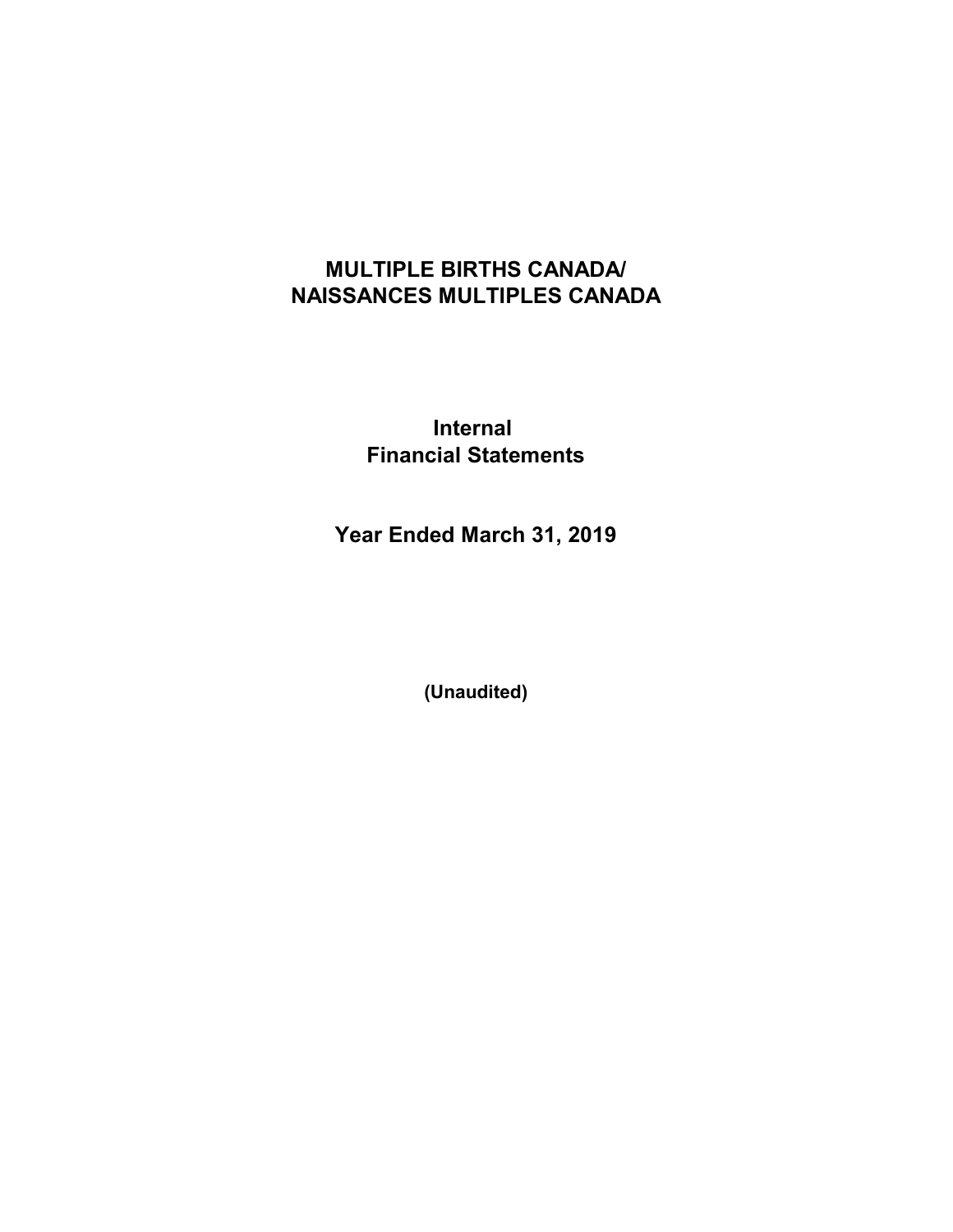### Multiple Births Canada/Naissances multiples Canada Statement of Revenues and Expenses and Surplus

# Year Ended March 31, 2019

|                                        | 2019          |    |               |                 | 2018           |  |
|----------------------------------------|---------------|----|---------------|-----------------|----------------|--|
|                                        | <b>Actual</b> |    | <b>Budget</b> |                 | <b>Actual</b>  |  |
|                                        |               |    |               |                 |                |  |
| <b>REVENUES</b>                        |               |    |               |                 |                |  |
| Memberships                            | \$<br>15,890  | \$ | 15,000        | \$              | 14,158         |  |
| Subscriptions                          |               |    |               |                 |                |  |
| Conference Income                      | 13,830        |    | 15,675        |                 | 9,739          |  |
| Sponsorships and Grants                |               |    |               |                 |                |  |
| Donations/In-kind Donations            | 9,648         |    | 7,500         |                 | 7,730          |  |
| Advertising                            | 135           |    | 250           |                 | 240            |  |
| <b>GST Rebate</b>                      |               |    | 1,500         |                 |                |  |
| <b>Commission and Affiliate Income</b> | 168           |    | 120           |                 | 110            |  |
| <b>Publications and Resources</b>      | 4             |    |               |                 | $\overline{2}$ |  |
| Project                                | 10,000        |    |               |                 |                |  |
|                                        | \$<br>49,675  | \$ | 40,045        | $\overline{\$}$ | 31,979         |  |
|                                        |               |    |               |                 |                |  |
| <b>EXPENSES</b>                        |               |    |               |                 |                |  |
| <b>Board of directors</b>              |               |    |               |                 |                |  |
| Interim Meetings                       | \$<br>3,270   | \$ | 3,650         | - \$            | 640            |  |
| <b>Conference Expense</b>              | 3,305         |    | 2,500         |                 | 2,848          |  |
| <b>Expenses</b>                        |               |    |               |                 |                |  |
| <b>Business office</b>                 |               |    |               |                 |                |  |
| Honorarium - Office                    | 11,700        |    | 11,700        |                 | 10,925         |  |
| Honorarium - Bookkeeper                |               |    |               |                 |                |  |
| <b>Office Manager Travel</b>           | 337           |    | 100           |                 | 53             |  |
| <b>Facilities</b>                      |               |    |               |                 | 700            |  |
| Telephone and Internet                 | 116           |    | 500           |                 | 411            |  |
| Postage                                | 204           |    | 300           |                 | 168            |  |
| Supplies                               | 117           |    | 150           |                 | 136            |  |
| HST / GST Expense                      | 888           |    | 650           |                 | 633            |  |
| <b>Charitable Status</b>               | 20            |    | 20            |                 | 20             |  |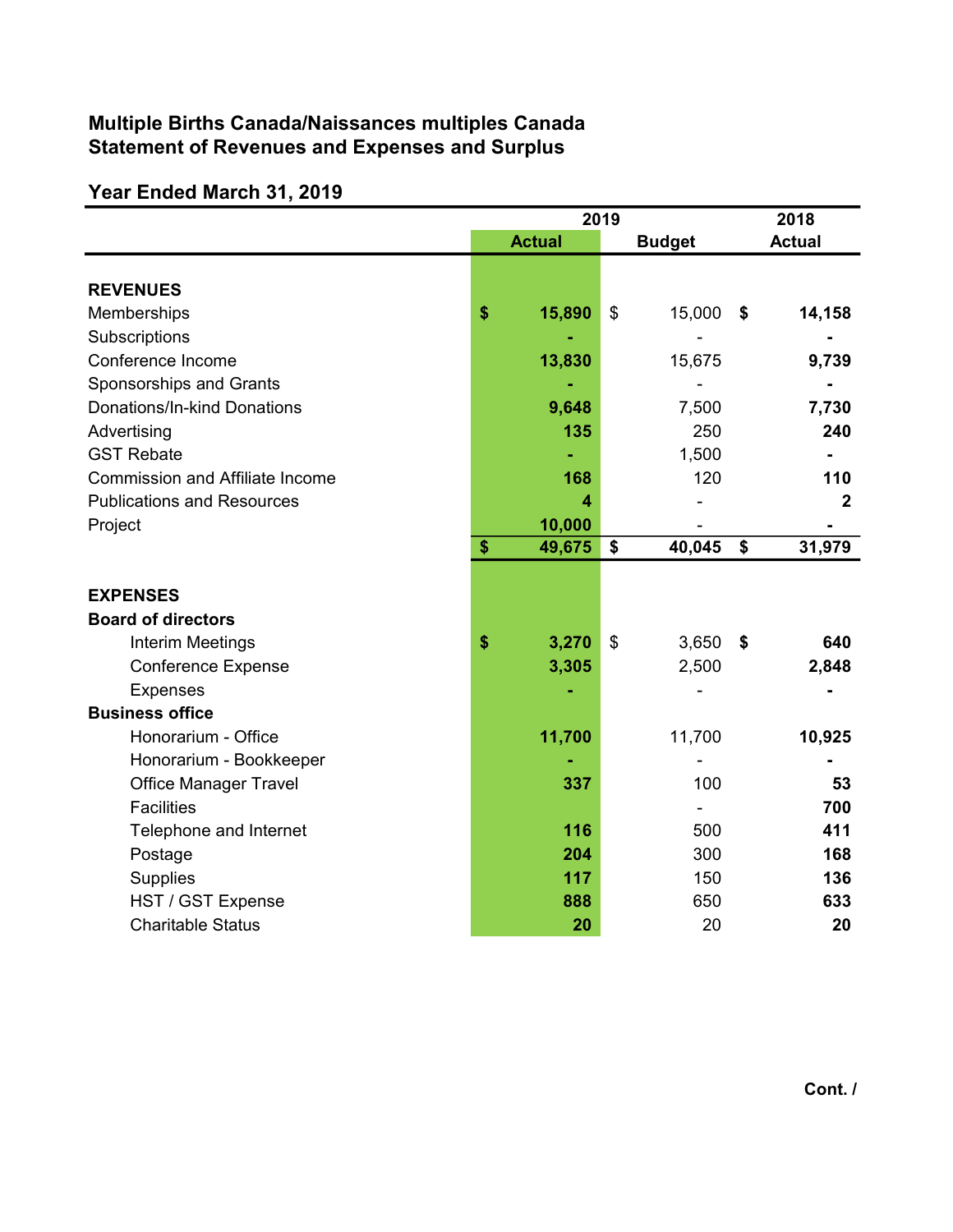### Multiple Births Canada/Naissances multiples Canada Statement of Revenues and Expenses and Surplus

# Year Ended March 31, 2019

|                                                                   | 2019          | 2018          |               |
|-------------------------------------------------------------------|---------------|---------------|---------------|
|                                                                   | <b>Actual</b> | <b>Budget</b> | <b>Actual</b> |
|                                                                   |               |               |               |
| <b>EXPENSES continued</b>                                         |               |               |               |
| Advertising                                                       |               |               |               |
| Conference/Retreat                                                | 12,655        | 16,950        | 9,053         |
| Grant                                                             |               |               |               |
| <b>Multiple Moments</b>                                           |               |               |               |
| <b>Electronic Communications</b>                                  | 453           | 325           | 325           |
| <b>Project Expense</b>                                            | 4,696         | 1,500         | 2,099         |
| <b>Publications</b>                                               |               |               |               |
| Insurance                                                         | 1,256         | 1,200         | 1,179         |
| Miscellaneous                                                     |               | 100           |               |
| Dues and Memberships                                              | 143           | 150           | 50            |
| Service Charges                                                   | 115           |               | 237           |
| Depreciation                                                      |               | 200           |               |
| Website                                                           | 70            | 50            | 50            |
|                                                                   | 39,345        | 40,045        | 29,526        |
|                                                                   |               |               |               |
| <b>EXCESS OF REVENUE OVER EXPENSES</b><br>(EXPENSES OVER REVENUE) | \$<br>10,330  |               | \$<br>2,453   |
|                                                                   |               |               |               |
| SURPLUS, BEGINNING OF YEAR                                        | 15,268        |               | 12,815        |
| <b>SURPLUS, END OF YEAR</b>                                       | 25,598<br>\$  |               | 15,268<br>\$  |
|                                                                   |               |               |               |